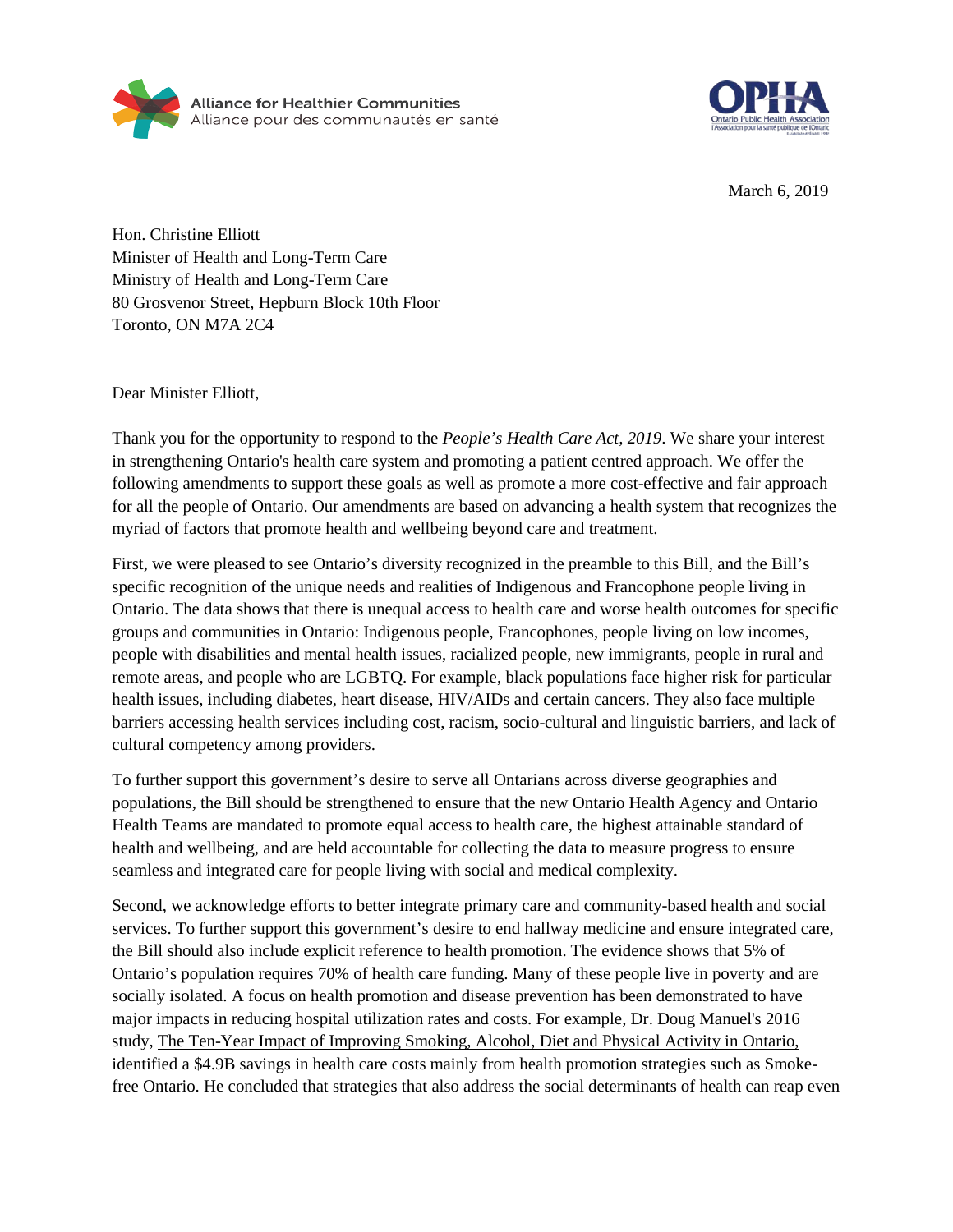further savings, noting that the prevention premium represents an "overlooked opportunity for a sustainable health care system."

Specific proposed amendments to support these aims are included in the attached appendix. We would value the opportunity to discuss our proposals further with you and/or members of your team.

Thank you for your consideration.

Sincerely,

adrianna Tetley

Adrianna Tetley Chief Executive Officer Alliance for Healthier Communities

P. Wash

Pegeen Walsh, Executive Director Ontario Public Health Association

Cc:

Heather Watt, Chief of Staff, Minister of Health and Long-Term Care

Laurel Brazill, Director of Stakeholder Relations, Chief of Staff, Minister of Health and Long-Term Care

Melanie Fraser, Associate Deputy Minister, Health Services

Tim Hadwen, Assistant Deputy Minister, Community, Mental Health and Addictions and French Language Services Division

Patrick Dicerni, Assistant Deputy Minister, Strategic Policy and Planning Division

Dr. David Williams, Chief Medical Officer of Health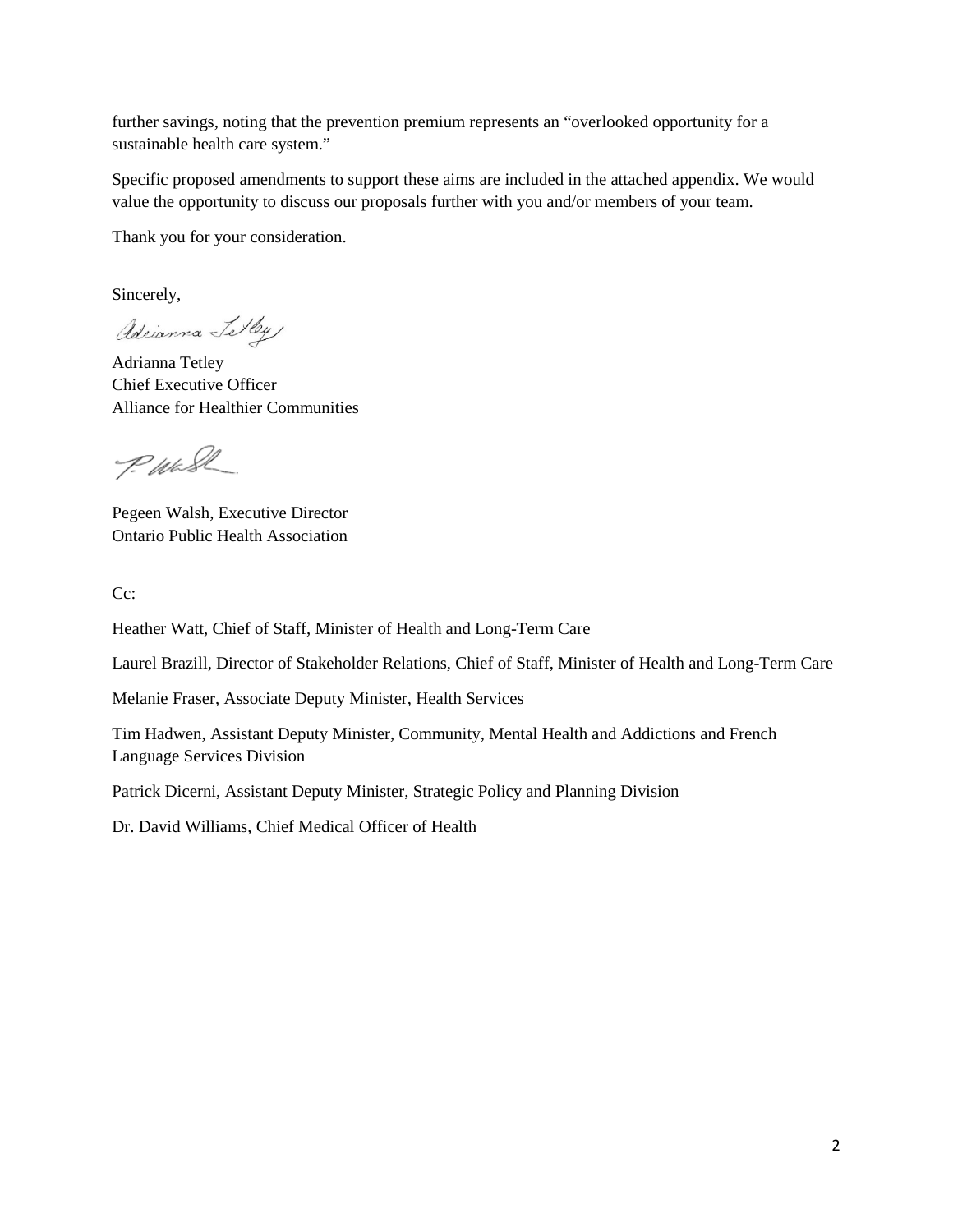## **Appendix**

# **Proposed Amendments to Bill 74: The People's Health Care Act, 2019**

#### **1. ADD TO PREAMBLE:**

The people of Ontario and their government:

Believe that everyone living in Ontario should have a fair opportunity to attain their full health potential and that no one should be disadvantaged from achieving this potential.

Acknowledge that health promotion and prevention are key to sustainable health systems.

#### **2. ADD TO PART 1.1, INTERPRETATION**

**Health** is the highest attainable state of physical, mental and social well-being, including the ability to adapt and self-manage in the face of social, physical, and emotional challenge; it is not merely the absence of disease or infirmity;

**Health promotion** is the process of enabling people to increase control over, and to improve, their health.

**Specific outcomes for diverse communities** is the avoidable, unfair, or remediable differences in health outcomes and health access among individuals or groups of people, whether they are defined socially, economically, demographically or geographically or by other means of stratification.

### **3. ADD TO PART 2.6, OBJECTS OF THE AGENCY**

(b) (ix) the development and implementation of strategies and accountability and reporting mechanisms for health promotion and prevention;

(b) (x) the development and implementation of strategies and accountability and reporting mechanisms to reduce the avoidable and remediable differences in health outcomes and health access between groups of people in Ontario;

(h) to respect the diversity of communities, including but not limited to Indigenous and Francophone populations, in the planning, design, delivery and evaluation of services;

#### **4. ADD TO PART VII, REGULATIONS**

Section 48 (g) requiring a health service provider, integrated care delivery system, or other person or entity that receives funding from the Agenda under section 21 to institute a system for collecting sociodemographic and race-based data in order to be able to report on progress toward specific outcomes for the diverse communities in Ontario.